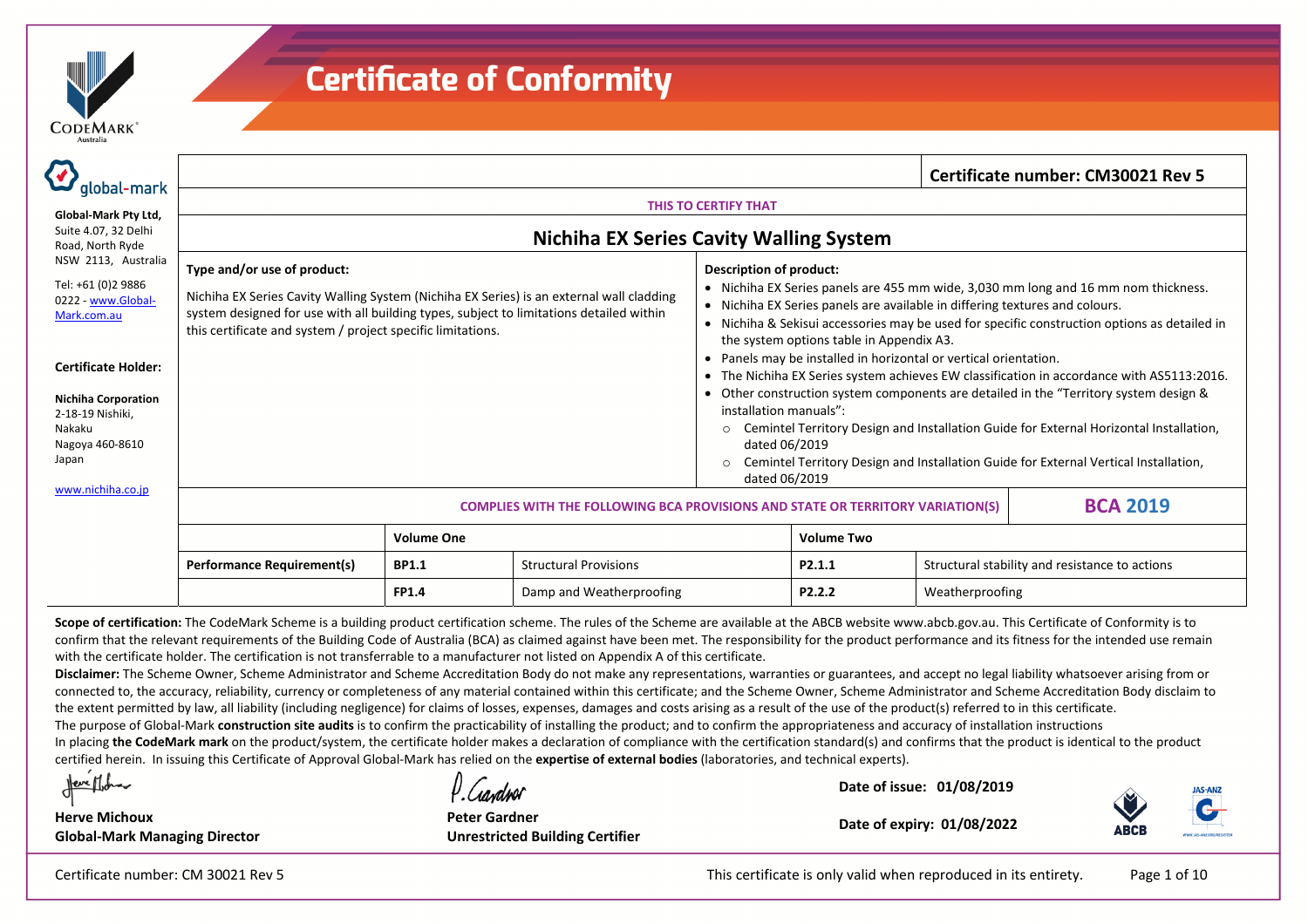

| Deemed-to-Satisfy Provision(s):                                                                                                     | A5.4                                                                                                                   | Fire Resistance of Building Elements                                                                                                                                                                                                                                                                                                                                                                                                                                       |              |                                      |                                              |  |  |
|-------------------------------------------------------------------------------------------------------------------------------------|------------------------------------------------------------------------------------------------------------------------|----------------------------------------------------------------------------------------------------------------------------------------------------------------------------------------------------------------------------------------------------------------------------------------------------------------------------------------------------------------------------------------------------------------------------------------------------------------------------|--------------|--------------------------------------|----------------------------------------------|--|--|
|                                                                                                                                     | C1.9                                                                                                                   | Non-Combustible Material                                                                                                                                                                                                                                                                                                                                                                                                                                                   |              |                                      |                                              |  |  |
|                                                                                                                                     | Spec C1.1                                                                                                              | Fire-Resisting Construction                                                                                                                                                                                                                                                                                                                                                                                                                                                | 3.7.2.4      |                                      | Fire Safety - Construction of External Walls |  |  |
|                                                                                                                                     | G5.2                                                                                                                   | Construction in bushfire prone areas                                                                                                                                                                                                                                                                                                                                                                                                                                       | 3.10.5.0(c)  | Construction in bushfire prone areas |                                              |  |  |
|                                                                                                                                     | J1.5                                                                                                                   | <b>Building Fabric</b>                                                                                                                                                                                                                                                                                                                                                                                                                                                     | 3.12.1.4     | Building Fabric - External Walls     |                                              |  |  |
| State or territory variation(s):                                                                                                    | <b>NSW G5.2</b>                                                                                                        | Construction in Bushfire Prone Areas                                                                                                                                                                                                                                                                                                                                                                                                                                       | NSW 3.10.5.0 | Construction in bushfire prone areas |                                              |  |  |
|                                                                                                                                     | Construction in bushfire prone areas                                                                                   |                                                                                                                                                                                                                                                                                                                                                                                                                                                                            |              |                                      |                                              |  |  |
|                                                                                                                                     | NSW J(A)1<br>Building Fabric (Class 2 & 4 only)<br><b>NSW Part 3.12.1</b><br><b>Building Fabric thermal insulation</b> |                                                                                                                                                                                                                                                                                                                                                                                                                                                                            |              |                                      |                                              |  |  |
|                                                                                                                                     | NSWJ(B)1                                                                                                               | Energy efficiency (Class 3, 5, 6, 7, 8 & 9)                                                                                                                                                                                                                                                                                                                                                                                                                                |              |                                      |                                              |  |  |
|                                                                                                                                     | <b>NT Section J</b><br>Replaced by BCA2009 Section J<br><b>NT Part 3.12</b><br>Replaced by BCA 2009 Part 3.12          |                                                                                                                                                                                                                                                                                                                                                                                                                                                                            |              |                                      |                                              |  |  |
|                                                                                                                                     | <b>QLD Section J</b>                                                                                                   | Replaced by BCA2009 Section J (Class 2 only)                                                                                                                                                                                                                                                                                                                                                                                                                               |              |                                      |                                              |  |  |
|                                                                                                                                     |                                                                                                                        | SUBJECT TO THE FOLLOWING LIMITATIONS AND CONDITIONS AND THE PRODUCT TECHNICAL DATA IN APPENDIX A AND EVALUATION STATEMENTS IN APPENDIX B                                                                                                                                                                                                                                                                                                                                   |              |                                      |                                              |  |  |
| <b>Limitations and conditions:</b>                                                                                                  |                                                                                                                        |                                                                                                                                                                                                                                                                                                                                                                                                                                                                            |              |                                      | <b>Building classification/s:</b>            |  |  |
| <b>Vol 1 BP1.1</b><br>&                                                                                                             | Vol 2 P2.1.1                                                                                                           |                                                                                                                                                                                                                                                                                                                                                                                                                                                                            |              |                                      | 1, 2, 3, 4, 5, 6, 7, 8, 9 & 10               |  |  |
| & Installation Guides.                                                                                                              |                                                                                                                        | The wall system as described has maximum design wind load limits documented within the relevant Design & Installation Guides. When panels are<br>installed in a vertical orientation, the wall system is limited to applications in non-cyclonic regions. For both horizontal and vertical panel orientation,<br>wind load limits, construction detail and fixing must follow the relevant details contained within the engineering detail sections of the relevant Design |              |                                      |                                              |  |  |
| Vol 1 BP1.1 (b) (v) (vi) and (ix)                                                                                                   | &                                                                                                                      | For time dependent effects, system install is limited to zones C1, C2, C3 & C4 as defined by AS4312:2008 - Atmospheric Corrosivity Zones in Australia.<br>Vol 2 P2.1.1 (b) (v) (vi) and (ix)                                                                                                                                                                                                                                                                               |              |                                      | 1, 2, 3, 4, 5, 6, 7, 8, 9 & 10               |  |  |
| Snow, liquid pressure and earth pressure actions are excluded.                                                                      |                                                                                                                        |                                                                                                                                                                                                                                                                                                                                                                                                                                                                            |              |                                      |                                              |  |  |
| <b>Vol 1 BP1.4</b><br>&                                                                                                             | Vol 2 P2.1.2                                                                                                           |                                                                                                                                                                                                                                                                                                                                                                                                                                                                            |              |                                      | 1, 2, 3, 4, 5, 6, 7, 8, 9 & 10               |  |  |
| Compliance for flood hazard areas is excluded.                                                                                      |                                                                                                                        |                                                                                                                                                                                                                                                                                                                                                                                                                                                                            |              |                                      |                                              |  |  |
| <b>Vol 1 FP1.4</b><br>&<br>Vol 2 P2.2.2                                                                                             | 1, 2, 3, 4, 5, 6, 7, 8, 9 & 10                                                                                         |                                                                                                                                                                                                                                                                                                                                                                                                                                                                            |              |                                      |                                              |  |  |
| The system remains weatherproof up to serviceability wind load of ±3.72kPa (rigid air barrier) or ±1.5kPa (flexible wall membrane). |                                                                                                                        |                                                                                                                                                                                                                                                                                                                                                                                                                                                                            |              |                                      |                                              |  |  |
| &<br><b>Vol 1 FP1.7</b>                                                                                                             | Vol 2 P2.4.1                                                                                                           |                                                                                                                                                                                                                                                                                                                                                                                                                                                                            |              |                                      | 1, 2, 3, 4, 5, 6, 7, 8, 9 & 10               |  |  |
| Compliance for use in wet areas is excluded.                                                                                        |                                                                                                                        |                                                                                                                                                                                                                                                                                                                                                                                                                                                                            |              |                                      |                                              |  |  |
| <b>Vol1 C1.9</b>                                                                                                                    |                                                                                                                        |                                                                                                                                                                                                                                                                                                                                                                                                                                                                            |              |                                      | 2, 3, 4, 5, 6, 7, 8 & 9                      |  |  |
| The Nichiha EX Series may be used where non-combustible materials are required.                                                     |                                                                                                                        |                                                                                                                                                                                                                                                                                                                                                                                                                                                                            |              |                                      |                                              |  |  |

Certificate number: CM30021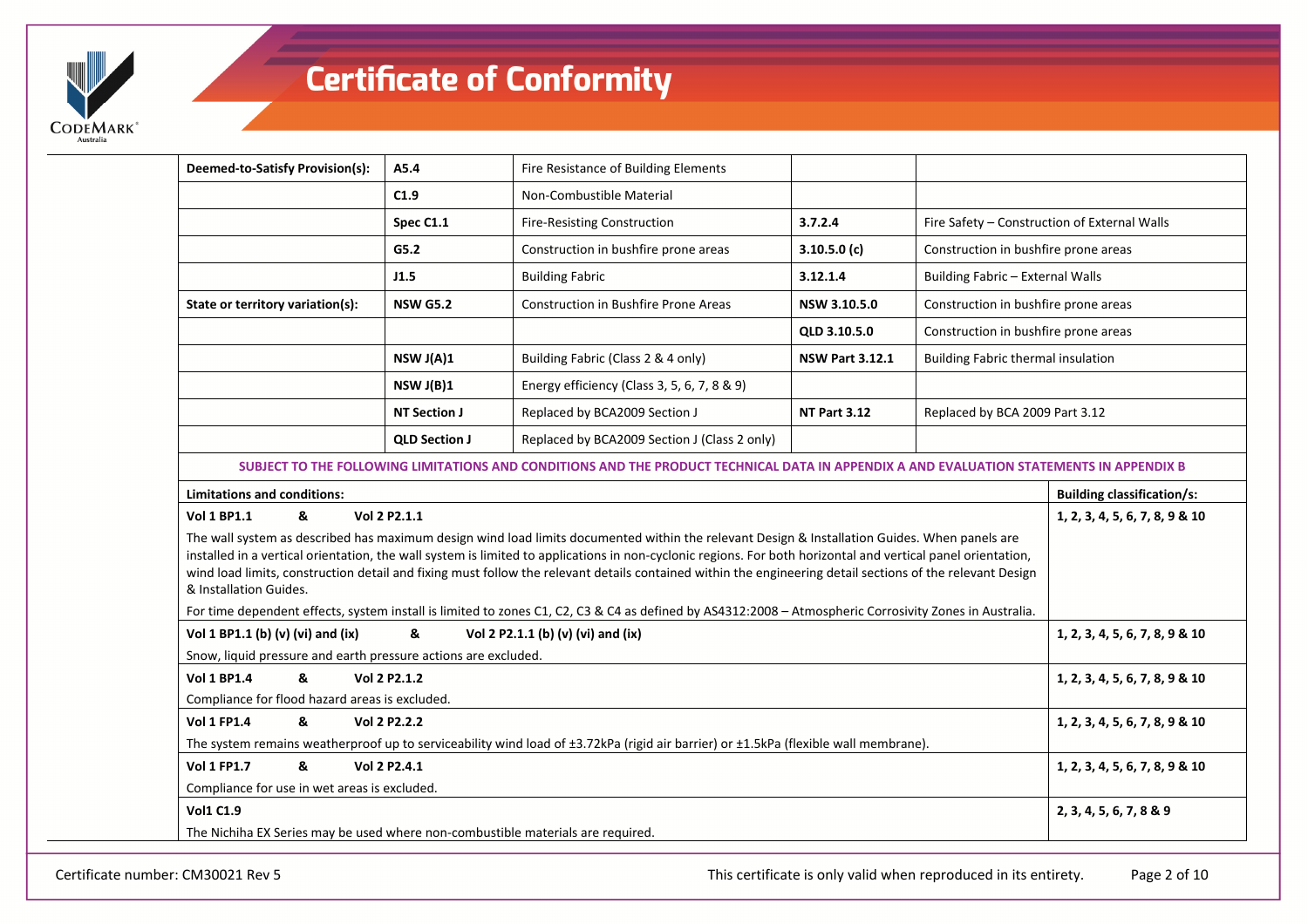

| Vol 1 Spec C1.1 &                        |   | Vol 2 3.7.2.4                                                                                                                                                                                                                                                                | 1, 2, 3, 4, 5, 6, 7, 8, 9 & 10 |
|------------------------------------------|---|------------------------------------------------------------------------------------------------------------------------------------------------------------------------------------------------------------------------------------------------------------------------------|--------------------------------|
|                                          |   | Fyrchek MR required beneath cladding material to achieve external wall FRLs (up to 90/90/90) as outlined in:                                                                                                                                                                 |                                |
|                                          |   | Tables 6.16, 6.17, 6.18 & 6.19 in Cemintel Design & Installation Guide - Territory - External Horizontal installation, dated 06/2019, and/or                                                                                                                                 |                                |
|                                          |   | Tables 6.13, 6.14, 6.15 & 6.16 in Cemintel Design & Installation Guide - Territory - External Vertical installation, dated 06/2019.                                                                                                                                          |                                |
| <b>Vol 1 G5.2</b>                        | & | Vol 2 3.10.5.0 (c)                                                                                                                                                                                                                                                           | 1, 2, 3 & 10                   |
|                                          |   | Including respective NSW G5.2 variation: - Construction in Bushfire Prone Areas, up to BAL40.                                                                                                                                                                                |                                |
| Vol 1 J1.5                               | & | Vol 2 3.12.1.4                                                                                                                                                                                                                                                               | 1, 2, 3, 4, 5, 6, 7, 8, 9 & 10 |
|                                          |   | The wall system contributes towards the Total wall system U or R value, which is to be determined in accordance with Vol 1 J1.5 & Vol 2 3.12.1.4.<br>Insulation shall be included within the wall system, as outlined in the Territory system design & installation manuals. |                                |
| Vol $1$ NSW J(A) $1 \&$                  |   | Vol 2 NSW 3.12.1                                                                                                                                                                                                                                                             | 1, 2, 4 & 10                   |
| Insulation in accordance with NSW BASIX. |   |                                                                                                                                                                                                                                                                              |                                |
| Vol 1 NSW J(B)1                          |   |                                                                                                                                                                                                                                                                              | 3, 5, 6, 7, 8 & 9              |
|                                          |   | Insulation in accordance with energy efficiency requirements.                                                                                                                                                                                                                |                                |
| Vol 1 NT & QLD Section J                 |   |                                                                                                                                                                                                                                                                              | 2, 3, 4, 5, 6, 7, 8 & 9        |
|                                          |   | Insulation in accordance with energy efficiency requirements of BCA 2009 Section J.                                                                                                                                                                                          |                                |
| Vol 2 NT Part 2.6                        |   |                                                                                                                                                                                                                                                                              | 1 & 10                         |
|                                          |   | Insulation in accordance with building fabric requirements of BCA 2009 Part 2.6.                                                                                                                                                                                             |                                |
| General                                  |   |                                                                                                                                                                                                                                                                              | 1, 2, 3, 4, 5, 6, 7, 8, 9 & 10 |
|                                          |   | Compliance, where panels are exposed to temperature over 50 °C, is excluded, for example around chimneys and fireplaces.                                                                                                                                                     |                                |
| General                                  |   |                                                                                                                                                                                                                                                                              | 1, 2, 3, 4, 5, 6, 7, 8, 9 & 10 |
|                                          |   | Internal linings to be designed & specified in accordance with internal linings manufacturer guidelines or by a suitably qualified building professional.                                                                                                                    |                                |
| General                                  |   |                                                                                                                                                                                                                                                                              | 1, 2, 3, 4, 5, 6, 7, 8, 9 & 10 |
|                                          |   | The wall system shall be designed & specified by a suitably qualified design professional and installed by suitably qualified and trained building<br>professionals, in accordance with the Territory system design & installation manuals.                                  |                                |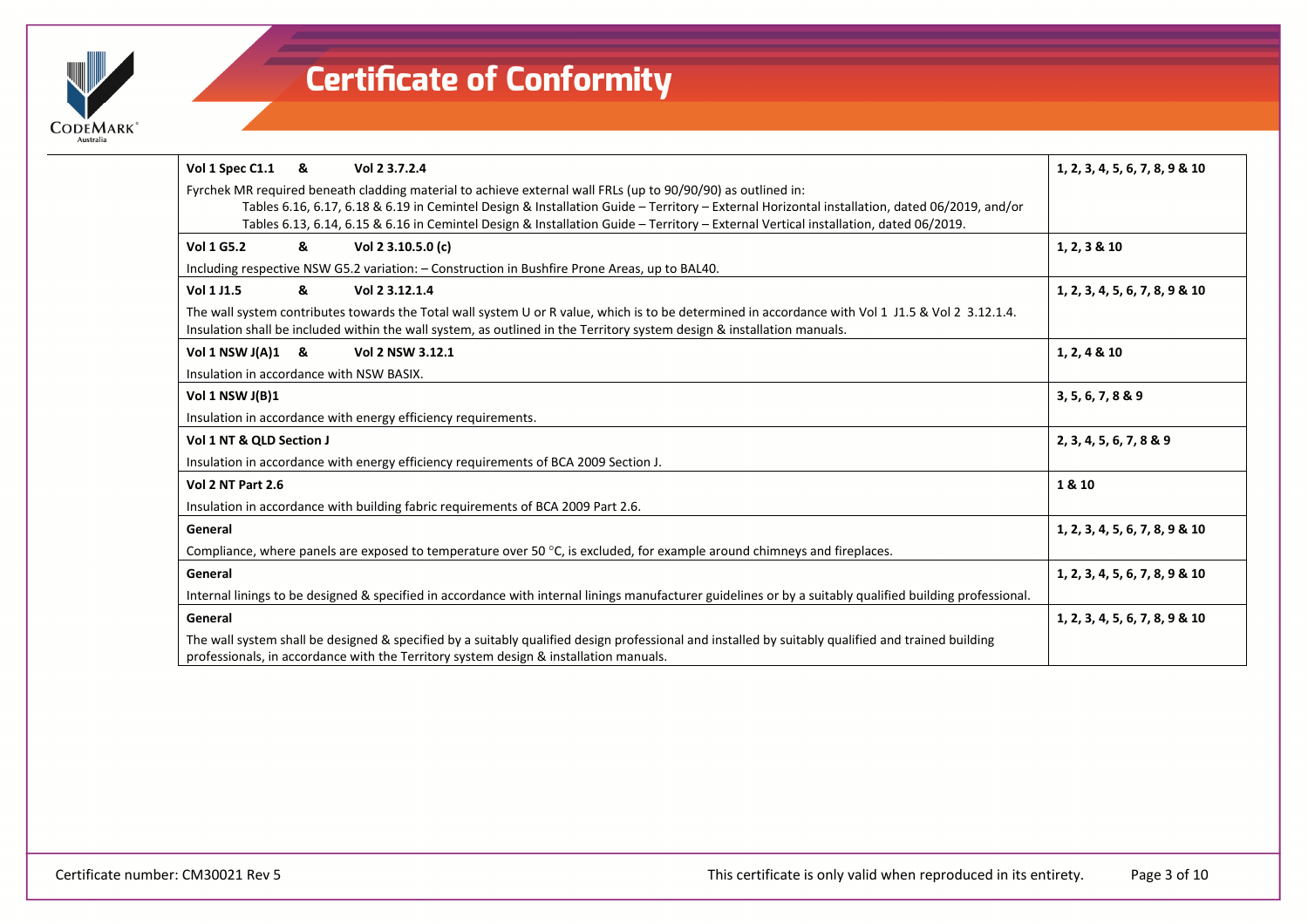

### **APPENDIX A – PRODUCT TECHNICAL DATA**

### **A1 Type and intended use of product**

Nichiha EX Series is an external wall cladding system designed for use with all building types.

### **A2 Description of product**

Nichiha EX Series is an external wall cladding system consisting of cement‐bonded fibrous wood particle panels for attachment to structural framing of timber or steel or to <sup>a</sup> masonry wall. Nichiha & Sekisui accessories may be used for specific construction options as detailed in the system options table in Appendix A3.

### **A3 Product specification**

The table below presents the Nichiha & Sekisui specific system options:

| <i>Installation</i><br>type | Option   | Cavity width     | Short Clip reference | Long clip reference | Starter strip reference |
|-----------------------------|----------|------------------|----------------------|---------------------|-------------------------|
|                             | Option 1 | 15mm             | Nichiha JE825        | Nichiha JEL860      | Nichiha FA850A          |
| Horizontal<br>Installation  | Option 2 | 5 <sub>mm</sub>  | Nichiha JE555        |                     | Nichiha FA150A          |
|                             | Option 3 | 18 <sub>mm</sub> | Sekisui Type I or II |                     | Sekisui Type I or II    |
| Vertical                    | Option 1 | 15mm             | Nichiha JE715        | Nichiha JEL860      | Nichiha FA750T          |
| Installation                | Option 2 | 5 <sub>mm</sub>  | Nichiha JE555        |                     | Nichiha FA300T          |

NOTE:The Nichiha EX Series achieves EW Classification in accordance with AS5113:2016 when cavity barriers and non‐combustible components (including insulation) are used.

For other general system specification details, refer to items 1 & 2 listed in B2:

oCemintel Design and Installation Guide – Territory – External Horizontal Installation, dated 06/2019

oCemintel Design and Installation Guide – Territory – External Vertical Installation, dated 06/2019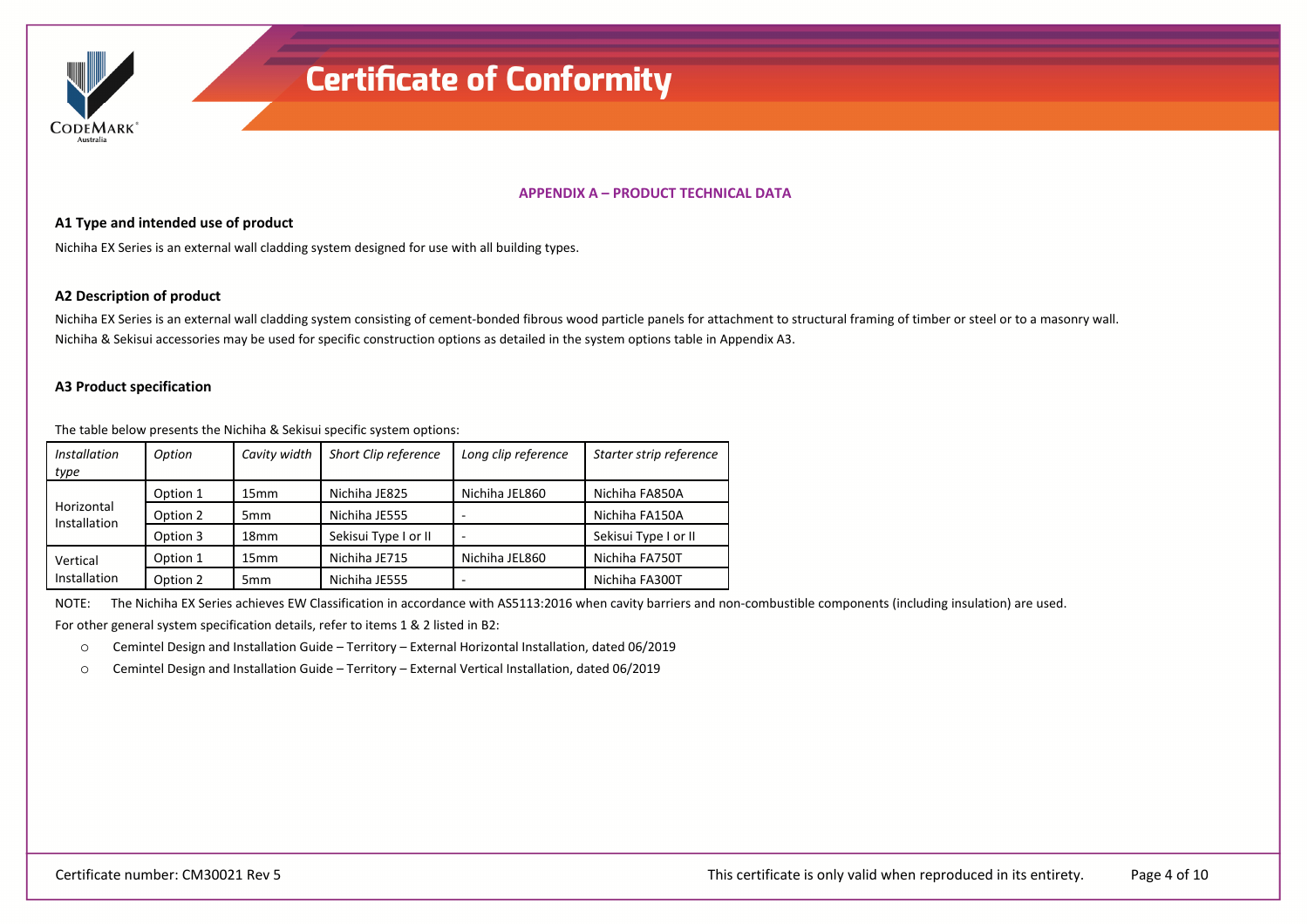

### **Appendix A3 cont'd**

The following tables (1, 2, 3 & 4) contain Wind Load Tables for Nichiha & Sekisui specific system components:

| <b>Table 1: Conforming JE825 Systems</b> |                  |       |                              |                                  |  |  |
|------------------------------------------|------------------|-------|------------------------------|----------------------------------|--|--|
| AS 4055 Wind                             | Net Pressure kPa |       | Average                      | Local                            |  |  |
| Classification                           | Average          | Local | More than 1.2 m from corners | Within 1.2 m of the corners      |  |  |
| N1                                       | 0.69             | 1.04  | JE825 @ 600                  | JE825 @ 600                      |  |  |
|                                          |                  |       | JE825 @ 600 + face nail      | JE825 @ 600 + face nail          |  |  |
| N <sub>2</sub>                           | 0.96             | 1.44  | JE825 @ 600                  | JE825 @ 600                      |  |  |
|                                          |                  |       | JE825 @ 600 + face nail      | JE825 @ 600 + face nail          |  |  |
| N <sub>3</sub>                           | 1.50             | 2.25  | JE825 @600                   | JE825 @ 600 + face nail          |  |  |
|                                          |                  |       | JE825 @ 600 + face nail      |                                  |  |  |
| N4                                       | 2.23             | 3.35  | JE825 @ 600 + face nail      | JE825 @ 600 + face nail          |  |  |
| N5                                       | 3.29             | 4.93  | JE825 @ 600 + face nail      | JE825 @ $600 +$ face nail        |  |  |
| N6                                       | 4.44             | 6.66  | JE825 @ 600 + face nail      | JE825 @ $600 +$ double face nail |  |  |
| C1                                       | 2.03             | 3.00  | JE825 @ 600                  | JE825 @ 600                      |  |  |
|                                          |                  |       | JE825 @600 + face nail       | JE825 @ $600 +$ face nail        |  |  |
| C <sub>2</sub>                           | 3.01             | 4.47  | JE825 @ 600                  | JE825 @ 600 + face nail          |  |  |
|                                          |                  |       | JE825 @ 600 + face nail      |                                  |  |  |
| C <sub>3</sub>                           | 4.44             | 6.57  | JE825 @ 600 + face nail      | JE825 @ $600 +$ double face nail |  |  |
| C4                                       | 5.99             | 8.88  | Not suitable                 | Not suitable                     |  |  |

#### Note:

1. The capacity of the "Nichiha system with JE825 clips in studs at 600 centres and double face‐nailed" has been deduced for "local N6" applications by taking the test result for <sup>a</sup> single face‐nailed system and adding an estimate of the contribution of the extra nail of at least 1.13 kPa. The justification is as follows:

- a. The capacity of "no‐nails" is 3.22 kPa,
- b. of "single face‐nail" is 5.53 kPa (an increase of 2.31 kPa), and
- c. of "double face‐nail" is estimated to be in excess of 6.66 kPa (an increase of 1.13 kPa).

2. Tests indicate that the reduction of stud spacing from 600 mm to 450 mm increases the capacity. However, there is insufficient data to use this as <sup>a</sup> justification for deleting face nailing in those cases where it has been specified in the table.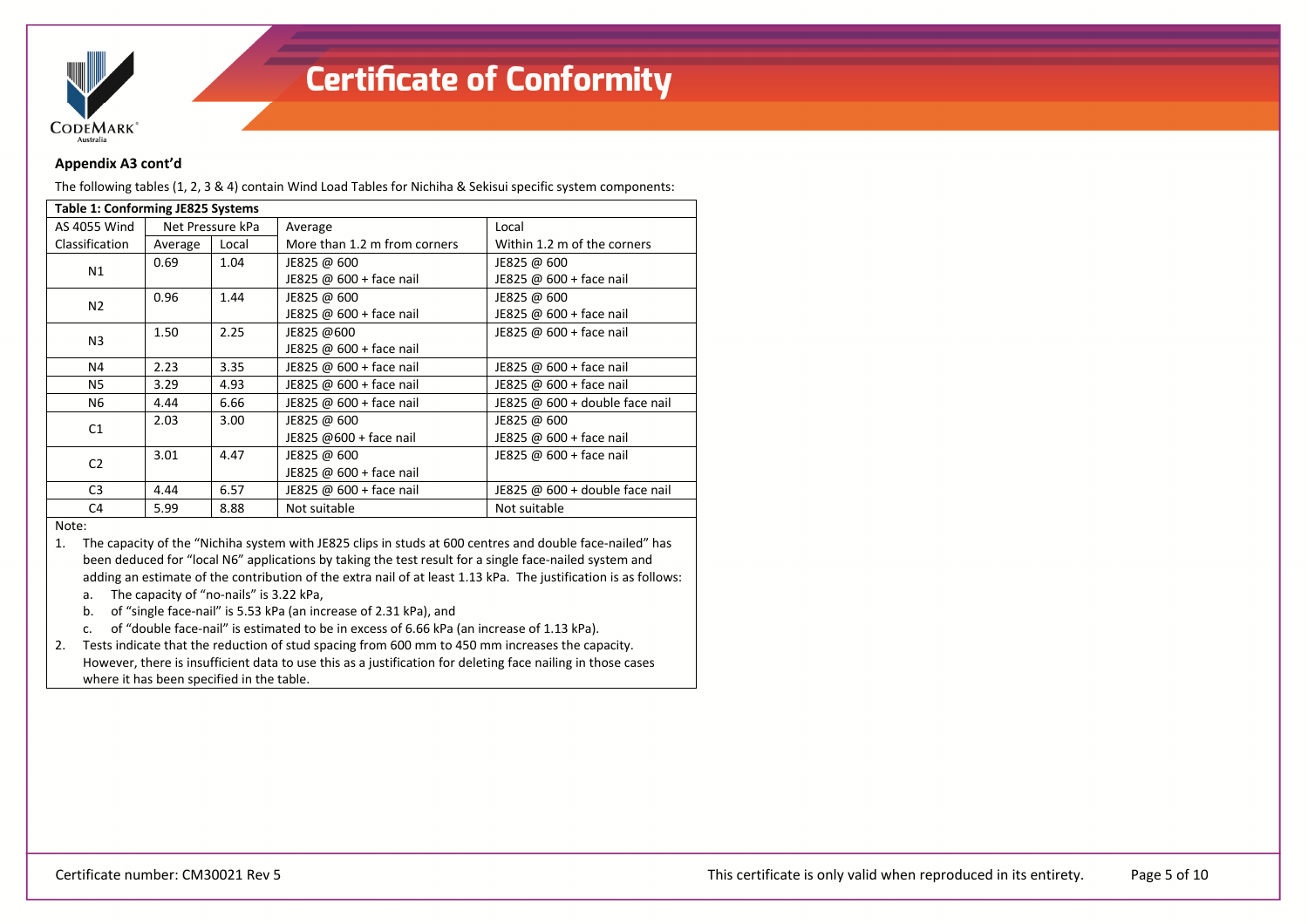

### **Appendix A3 cont'd**

| Table 2: Conforming JE555 Systems |                                      |      |                                     |                                     |  |  |
|-----------------------------------|--------------------------------------|------|-------------------------------------|-------------------------------------|--|--|
| AS 4055 Wind                      | Net Pressure kPa<br>Local<br>Average |      | Average                             | Local                               |  |  |
| Classification                    |                                      |      | More than 1.2 m from corners        | Within 1.2 m of the corners         |  |  |
|                                   | 0.69                                 | 1.04 | JE555 + furring $@$ 600             | JE555 + furring @ $600$             |  |  |
| N1                                |                                      |      | JE555 + furring @ 600 + face-nail   | JE555 + furring @ 600 + face-nail   |  |  |
|                                   |                                      |      | JE555 + furring @ 450               | JE555 + furring @ 450               |  |  |
|                                   | 0.96                                 | 1.44 | JE555 + furring $@$ 600             | JE555 + furring @ 600               |  |  |
| N <sub>2</sub>                    |                                      |      | JE555 + furring @ 600 + face-nail   | JE555 + furring @ 600 + face-nail   |  |  |
|                                   |                                      |      | JE555 + furring @ 450               | JE555 + furring @ 450               |  |  |
|                                   | 1.50                                 | 2.25 | JE555 + furring @ 600               | JE555 + furring @ 600 + face-nail   |  |  |
| N <sub>3</sub>                    |                                      |      | JE555 + furring @ $600 +$ face-nail | JE555 + furring @ 450               |  |  |
|                                   |                                      |      | JE555 + furring @ 450               |                                     |  |  |
| N4                                | 2.23                                 | 3.35 | JE555 + furring @ 600 + face-nail   | Not suitable                        |  |  |
| <b>N5</b>                         | 3.29                                 | 4.93 | Not suitable                        | Not suitable                        |  |  |
| N6                                | 4.44                                 | 6.66 | Not suitable                        | Not suitable                        |  |  |
| C1                                | 2.03                                 | 3.00 | JE555 + furring $@$ 600             | JE555 + furring $@$ 600 + face-nail |  |  |
|                                   |                                      |      | JE555 + furring @ 600 + face-nail   |                                     |  |  |
| C <sub>2</sub>                    | 3.01                                 | 4.47 | JE555 + furring @ $600 +$ face-nail | Not suitable                        |  |  |
| C <sub>3</sub>                    | 4.44                                 | 6.57 | Not suitable                        | Not suitable                        |  |  |
| C <sub>4</sub>                    | 5.99                                 | 8.88 | Not suitable                        | Not suitable                        |  |  |
| Note:                             |                                      |      |                                     |                                     |  |  |

1. Stud spacing of 450 mm used only when there is sufficient capacity for both average and local pressures.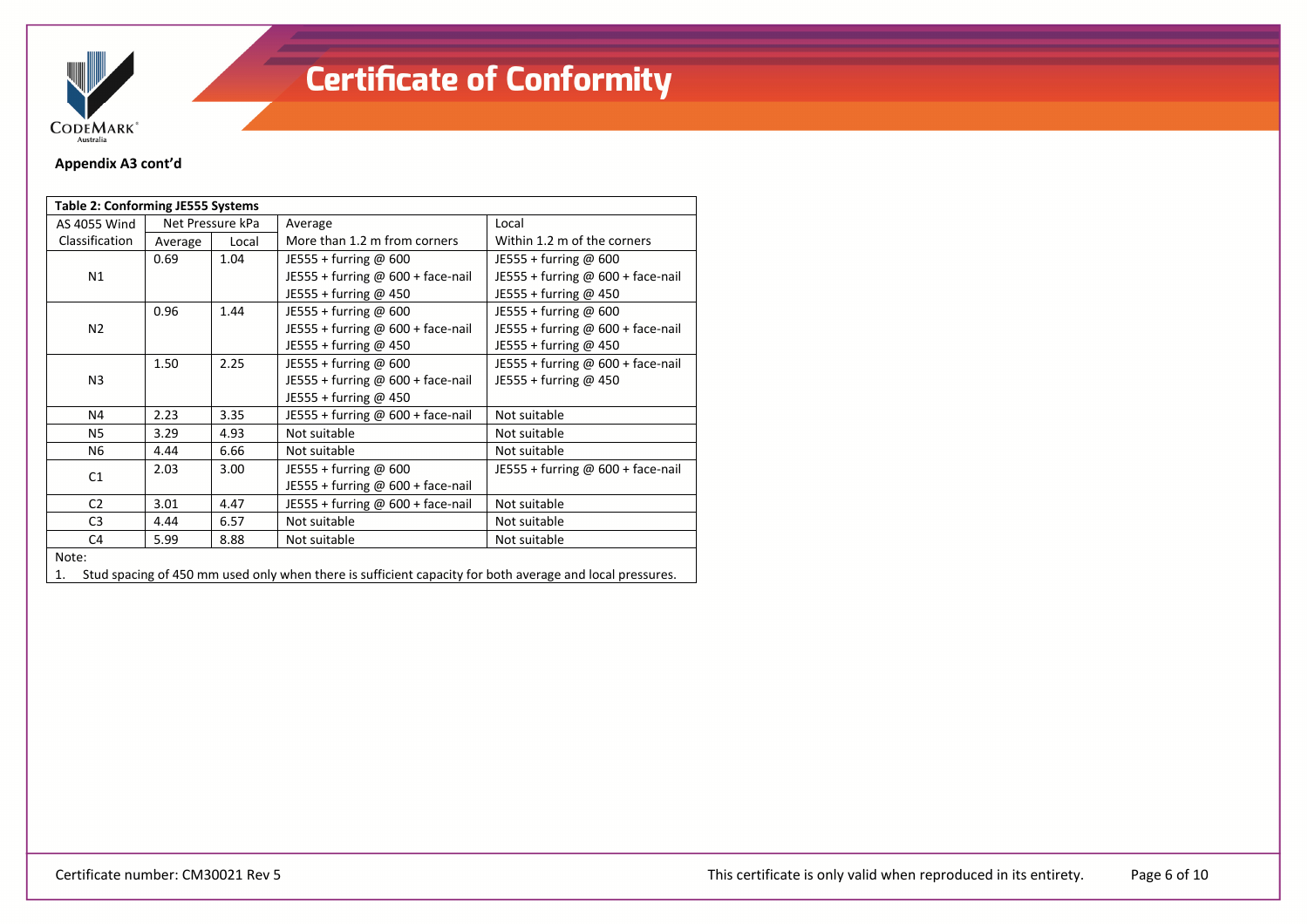

### **Appendix A3 cont'd**

| <b>Table 3: Conforming Sekisui Systems</b> |                  |       |                              |                             |  |  |  |
|--------------------------------------------|------------------|-------|------------------------------|-----------------------------|--|--|--|
| AS 4055 Wind                               | Net Pressure kPa |       | Average                      | Local                       |  |  |  |
| Classification                             | Average          | Local | More than 1.2 m from corners | Within 1.2 m of the corners |  |  |  |
|                                            |                  |       | Sekisui @ 600                | Sekisui @ 600               |  |  |  |
| N1                                         | 0.69             | 1.04  | Sekisui @ 600 + face-nail    | Sekisui @ 600 + face-nail   |  |  |  |
|                                            |                  |       | Sekisui @ 450                | Sekisui @ 450               |  |  |  |
|                                            |                  |       | Sekisui @ 600                | Sekisui @ 600 + face-nail   |  |  |  |
| 0.96<br>N2                                 |                  | 1.44  | Sekisui @ 600 + face-nail    | Sekisui @ 450               |  |  |  |
|                                            |                  |       | Sekisui @ 450                |                             |  |  |  |
| N3                                         | 1.50             | 2.25  | Sekisui @ 600 + face-nail    | Sekisui @ 600 + face-nail   |  |  |  |
| N4                                         | 2.23             | 3.35  | Sekisui @ 600 + face-nail    | Sekisui @ 600 + face-nail   |  |  |  |
| N5                                         | 3.29             | 4.93  | Sekisui @ 600 + face-nail    | Sekisui @ 600 + face-nail   |  |  |  |
| N6                                         | 4.44             | 6.66  | Not suitable                 | Not suitable                |  |  |  |
| C1                                         | 2.03             | 3.00  | Sekisui @ 600 + face-nail    | Sekisui @ 600 + face-nail   |  |  |  |
| C <sub>2</sub>                             | 3.01             | 4.47  | Sekisui @ 600 + face-nail    | Sekisui @ 600 + face-nail   |  |  |  |
| C <sub>3</sub>                             | 4.44             | 6.57  | Not suitable                 | Not suitable                |  |  |  |
| C <sub>4</sub>                             | 5.99             | 8.88  | Not suitable                 | Not suitable                |  |  |  |
|                                            |                  |       |                              |                             |  |  |  |

Note:

1.Stud spacing of 450 mm used only when there is sufficient capacity for both average and local pressures.

#### **Table 4: Conforming Sekisui Systems**

| AS 4055 Wind   | Net Pressure kPa<br>Local<br>Average |              | Average                                                                                                  | Local                       |  |  |
|----------------|--------------------------------------|--------------|----------------------------------------------------------------------------------------------------------|-----------------------------|--|--|
| Classification |                                      |              | More than 1.2 m from corners                                                                             | Within 1.2 m of the corners |  |  |
| N1             | 0.69                                 | 1.04         | Sekisui @600                                                                                             | Sekisui @600                |  |  |
|                |                                      |              | Sekisui @300                                                                                             | Sekisui @300                |  |  |
| N2             | 0.96                                 | 1.44         | Sekisui @600                                                                                             | Sekisui @600                |  |  |
|                |                                      |              | Sekisui @300                                                                                             | Sekisui @300                |  |  |
| N <sub>3</sub> | 1.50                                 | 2.25         | Sekisui @600                                                                                             | Sekisui @600                |  |  |
|                |                                      |              | Sekisui @300                                                                                             | Sekisui @300                |  |  |
| N4             |                                      | 3.35<br>2.23 | Sekisui @600                                                                                             | Sekisui @300                |  |  |
|                |                                      |              | Sekisui @300                                                                                             |                             |  |  |
| <b>N5</b>      | 3.29                                 | 4.93         | Sekisui @300                                                                                             | Not suitable                |  |  |
| C1             | 2.03                                 | 3.00         | Sekisui @600                                                                                             | Sekisui @300                |  |  |
|                |                                      |              | Sekisui @300                                                                                             |                             |  |  |
| C <sub>2</sub> | 3.01                                 | 4.47         | Sekisui @300                                                                                             | Not suitable                |  |  |
| Note:          |                                      |              |                                                                                                          |                             |  |  |
| 1.             |                                      |              | Stud spacing of 300 mm used only when there is sufficient capacity for both average and local pressures. |                             |  |  |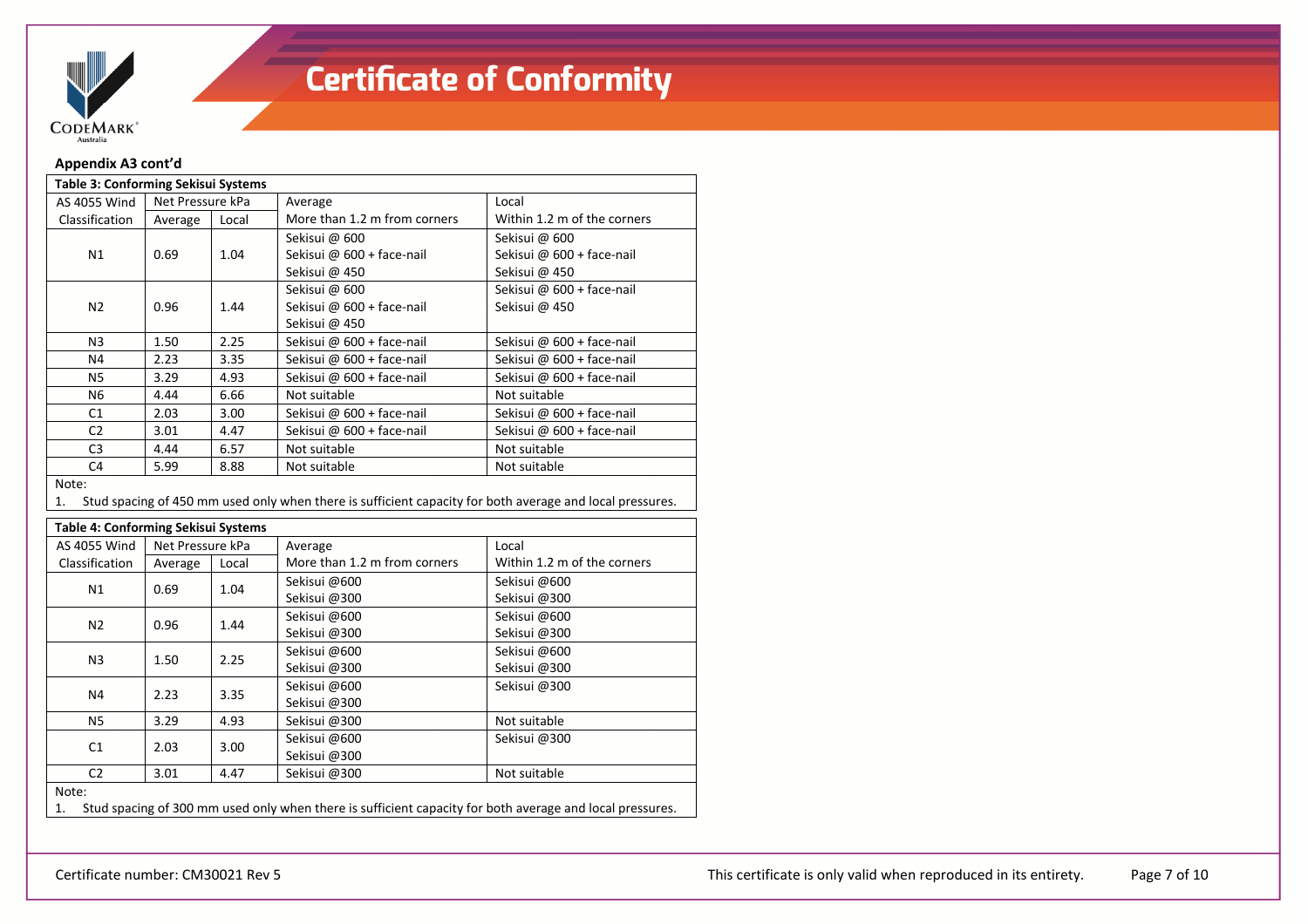

**A4 Manufacturer and manufacturing plant(s)**

Nichiha Corporation 2-18-19 Nishiki, Nakaku Nagoya 460-8610, Japan

### **A5 Installation requirements**

Refer to items 1 & 2 listed in B2:

- oCemintel Design and Installation Guide – Territory – External Horizontal Installation, dated 06/2019
- oCemintel Design and Installation Guide – Territory – External Vertical Installation, dated 06/2019

### **A6 Other relevant technical data**

Refer to items 1 & 2 listed in B2:

- oCemintel Design and Installation Guide – Territory – External Horizontal Installation, dated 06/2019
- oCemintel Design and Installation Guide – Territory – External Vertical Installation, dated 06/2019

Any referenced documents within the technical literature identified in Appendix A, A3 and Appendix A, A5.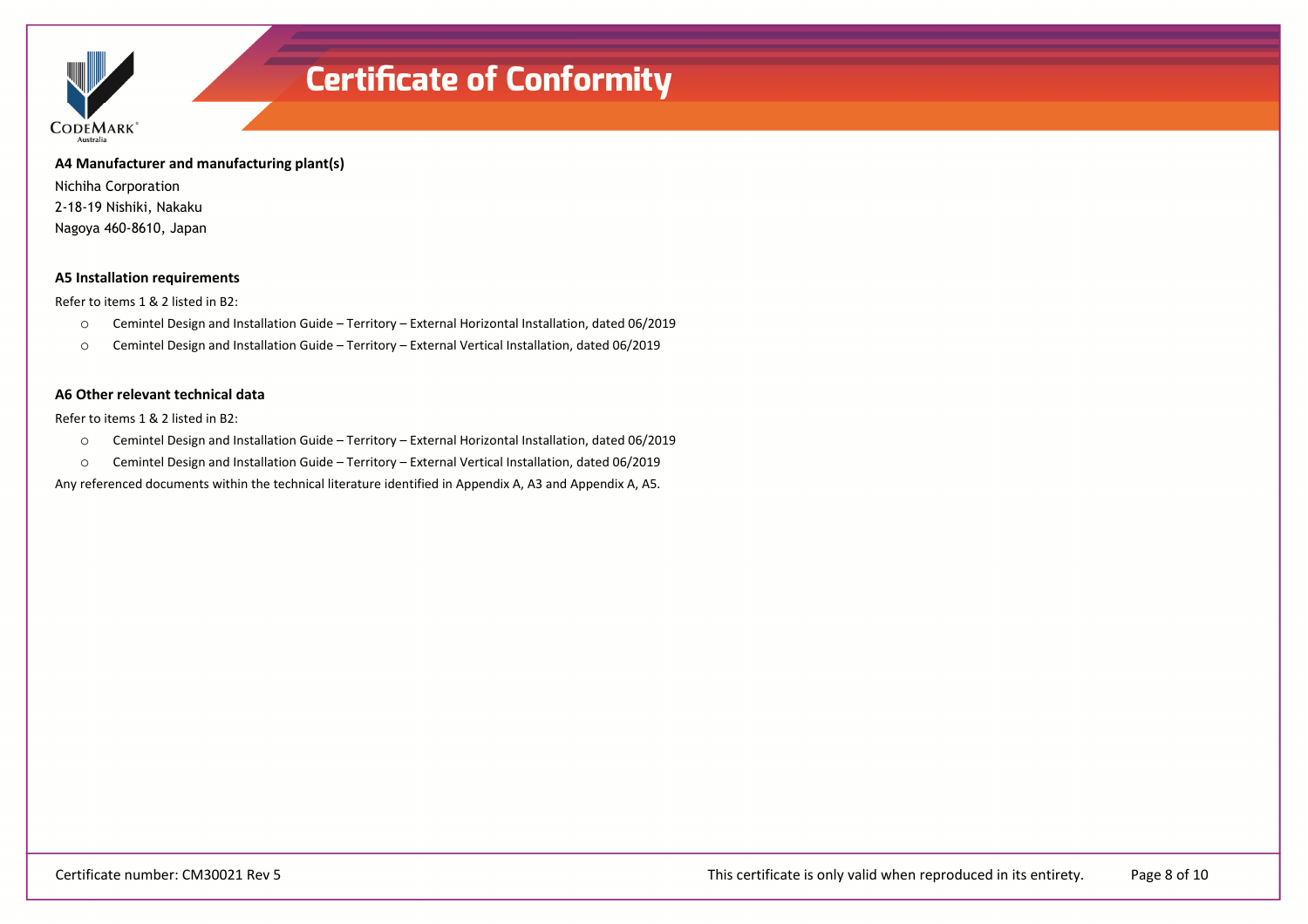

### **APPENDIX B – EVALUATION STATEMENTS**

#### **B1 Evaluation methods**

The following assessment methods have been used to determine compliance with NCC 2016:

| <b>Code Clause</b>           | <b>Assessment Method(s)</b>         | <b>Evidence of suitability</b>                                     | Evidence reference in B2        |
|------------------------------|-------------------------------------|--------------------------------------------------------------------|---------------------------------|
| NCC Volume One BP1.1         | Combination of $A2.2 - 2$ (a) & (c) | Combination of A5.2 - 1 (d) & (e) - Test report & expert judgement | Items 3, 4, 5, 6, 7, 8 & 27     |
| NCC Volume Two: P2.1.1       | Combination of $A2.2 - 2$ (a) & (c) | Combination of A5.2 – 1 (d) & (e) – Test report & expert judgement | Items 3, 4, 5, 6, 7, 8 & 27     |
| NCC Volume One FP1.4         | Combination of $A2.2 - 2$ (a) & (c) | Combination of A5.2 - 1 (d) & (e) - Test report & expert judgement | Items 5, 6, 14, 15, 16, 17 & 18 |
| NCC Volume Two: P2.2.2       | Combination of $A2.2 - 2$ (a) & (c) | Combination of A5.2 - 1 (d) & (e) - Test report & expert judgement | Items 5, 6, 14, 15, 16, 17 & 18 |
| NCC Volume One: A5.4         | Combination of $A2.3 - 2$ (a) & (b) | Combination of A5.2 - 1 (d) & (e) - Test report & expert judgement | Items 11, 12 & 29               |
| NCC Volume One: C1.9         | Combination of $A2.3 - 2$ (a) & (b) | Combination of A5.2 - 1 (d) & (e) - Test report & expert judgement | Items 10, 13, 24, 25 & 26       |
| NCC Volume One Spec C1.1     | Combination of $A2.3 - 2$ (a) & (b) | Combination of A5.2 - 1 (d) & (e) - Test report & expert judgement | Items 11, 12 & 28               |
| NCC Volume Two: 3.7.2.4      | Combination of $A2.3 - 2$ (a) & (b) | Combination of A5.2 - 1 (d) & (e) - Test report & expert judgement | Items 11, 12 & 28               |
| NCC Volume One G5.2          | Combination of $A2.3 - 2$ (a)& (b)  | Combination of A5.2 - 1 (d) & (e) - Test report & expert judgement | Items 9 & 13                    |
| NCC Volume Two: 3.10.5.0 (c) | Combination of $A2.3 - 2$ (a)& (b)  | Combination of A5.2 - 1 (d) & (e) - Test report & expert judgement | Items 9 & 13                    |
| NCC Volume One J1.5          | Combination of $A2.3 - 2$ (a)& (b)  | Combination of A5.2 – 1 (d) & (f) – Test report & calculation      | Items 19, 20, 21, 22 & 23       |
| NCC Volume Two: 3.12.1.4     | Combination of $A2.3 - 2$ (a)& (b)  | Combination of A5.2 – 1 (d) & (f) – Test report & calculation      | Items 19, 20, 21, 22 & 23       |

### **B2 Reports**

The following reports have been used as evidence to determine compliance with NCC 2016:

| Ref | Author             | Reference      | Date     | <b>Description</b>                                     | <b>NATA Registration</b> |
|-----|--------------------|----------------|----------|--------------------------------------------------------|--------------------------|
|     | Cemintel           |                | Jun-19   | Cemintel Territory Series D&I Guide Horizontal install |                          |
|     | Cemintel           |                | Jun-19   | Cemintel Territory Series D&I Guide Vertical install   | $\overline{\phantom{0}}$ |
|     | David Beneke       | 2012-32-LO126  | Feb-17   | Structural engineer's certificate                      | $\overline{\phantom{a}}$ |
|     | James Cook Uni     | TS1044         | Aug-17   | Structural test report                                 | 14937                    |
|     | Ian Bennie & Assoc | 2016-066-S2    | Nov-16   | Structural & Weather tightness test report             | 2371                     |
|     | Ian Bennie & Assoc | 2016-066-S3    | Nov-16   | Structural & Weather tightness test report             | 2371                     |
|     | Quasar             | Q09102702-12   | $Jul-12$ | Structural analysis report                             | $\overline{\phantom{a}}$ |
|     | Quasar             | Q11091701-0    | $Sep-11$ | Structural analysis report                             |                          |
|     | BRANZ              | <b>FAR4628</b> | $Oct-16$ | <b>Fire Assessment Report</b>                          | $\overline{\phantom{a}}$ |
| 10  | <b>SGA</b>         | 277.3 R1.1     | $Jun-17$ | Combustibility assessment report                       | $\overline{\phantom{a}}$ |
| 11  | <b>BRANZ</b>       | FAR2303        | Dec-15   | Fire Assessment Report                                 |                          |
| 12  | BRANZ              | <b>FAR2357</b> | $Jul-17$ | Fire Assessment Report                                 | $\overline{\phantom{a}}$ |
| 13  | EXOVA              | 2593800        | Feb-12   | Fire Test Report                                       | 3277                     |